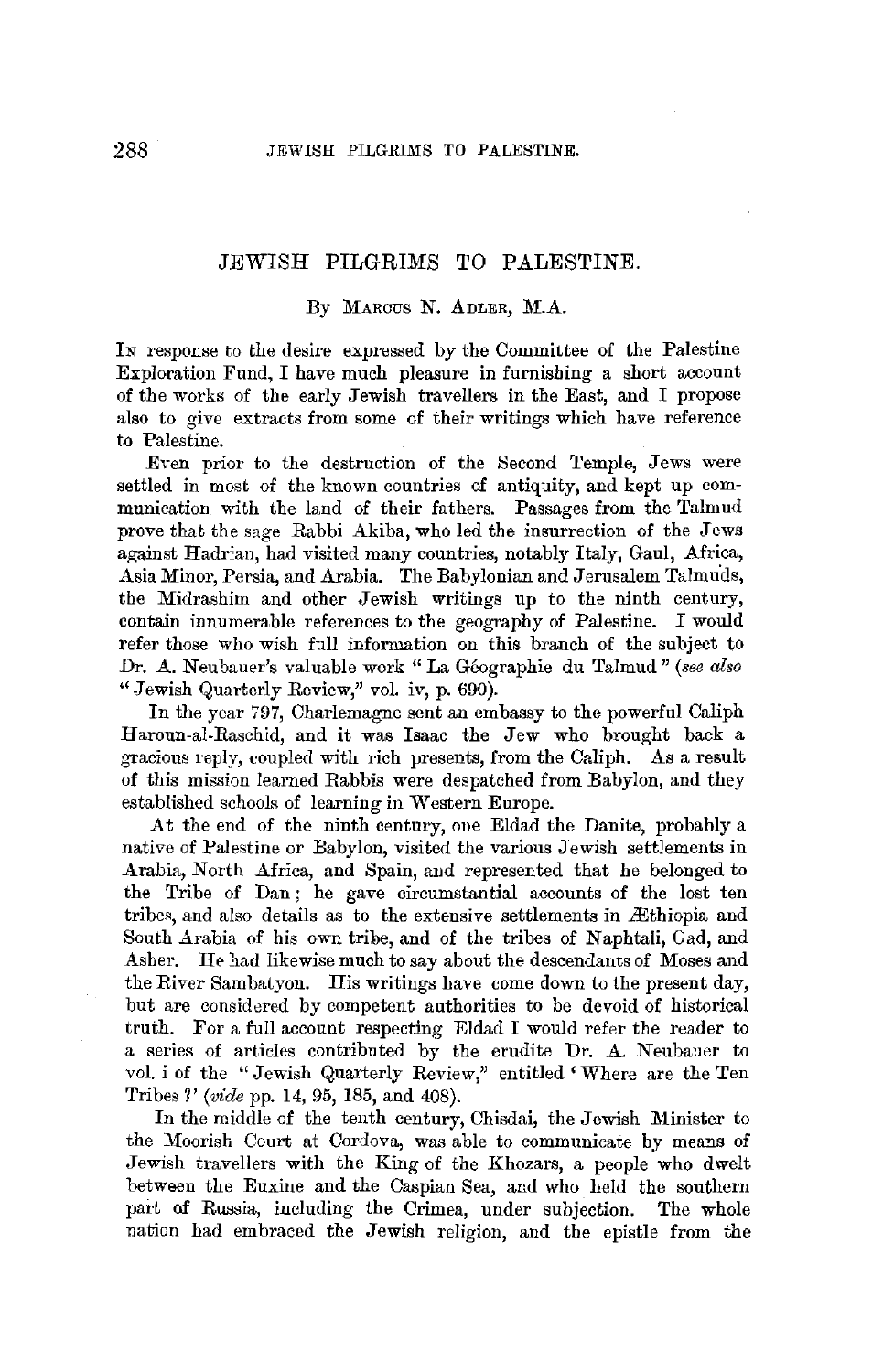Minister to the Khozar King, and the reply of the latter, form interesting contributions to the scanty literature of that time. <sup>1</sup>

The great Jewish poets of the eleventh century were penetrated by a yearning to see the land of their fathers, and their writings are replete with pathetic references to the cradle of their religion. Foremost among these Jewish poets is Jehuda Halevi, who in 1141 left his family and his all behind him and started in the sixtieth year of his life to satisfy his longing. His stormy voyage from Spain to the Levant is described in thrilling lyrical language. Eventually Jehuda landed at Alexandria, where his admirers would fain have detained him, for it was a hazardous undertaking at that time to visit Palestine. Jerusalem was in the hands of the Crusaders, who had massacred the Jewish community when the city was taken in 1099, and but a scant few had since returned. We cannot say with certainty that Jehuda Halevi visited the Holy City, nor do we know the year of his death. But we do know that his last days were spent in the north of Palestine. There is a legend that he was trodden to death by a Mohammedan horseman as he was uttering his well-known Ode to Zion. I shall have occasion to refer to his burialplace further on.  $\wedge$ , **2.**  $\alpha \not\sim \gamma$ 

The first mediaval Jewish writer of whose travels we possess a detailed record is Benjamin hen Jonah, of Tudela. He proceeded in the year 1160 from Spain, through France, Italy, and Greece, to Constantinople. Thence he visited Syria, and Palestine, as well as Persia, and returned to Spain in 1173 by way of Egypt and Sicily.

A. Asher, the well-known publisher, issued the Hebrew text of Benjamin's account of his travels, with an English translation, in the year 1840, and supplied also voluminous notes to which Dr. Zunz and other Jewish savants contributed. Dr. Zunz maintains Benjamin's accuracy as regards all which he professed to have seen. Benjamin subjoins, however, hearsay information as to Khorassan, India, China, and other distant places, but in most of these cases he adds the words "I have heard" and not "I have seen," and such statements must be accepted with reserve.

The travels of Benjamin have been translated into various languages. All the editions hitherto published seem to be based upon the Editio Princeps which appeared in the year 1543 at Constantinople, but which is far from correet. In the year 1865 the British Museum acquired a manuscript which, although somewhat defective in parts, in consequence of damp, gives improved readings in many cases.

The itinerary of Benjamin deserves careful perusal, as it shows that the writer, considering the age in which he lived, was a man of exceptional enlightenment. Many a passage throws light upon the commercial relations subsisting between the principal nations of his time, and the <sup>1</sup> information he gives about Palestine is specially interesting. I propose' to give copious extracts from the manuscript in the British Museum, omitting minor details.

1 *See* "Miscellany of Hebrew Literature," vol. i, p. 92.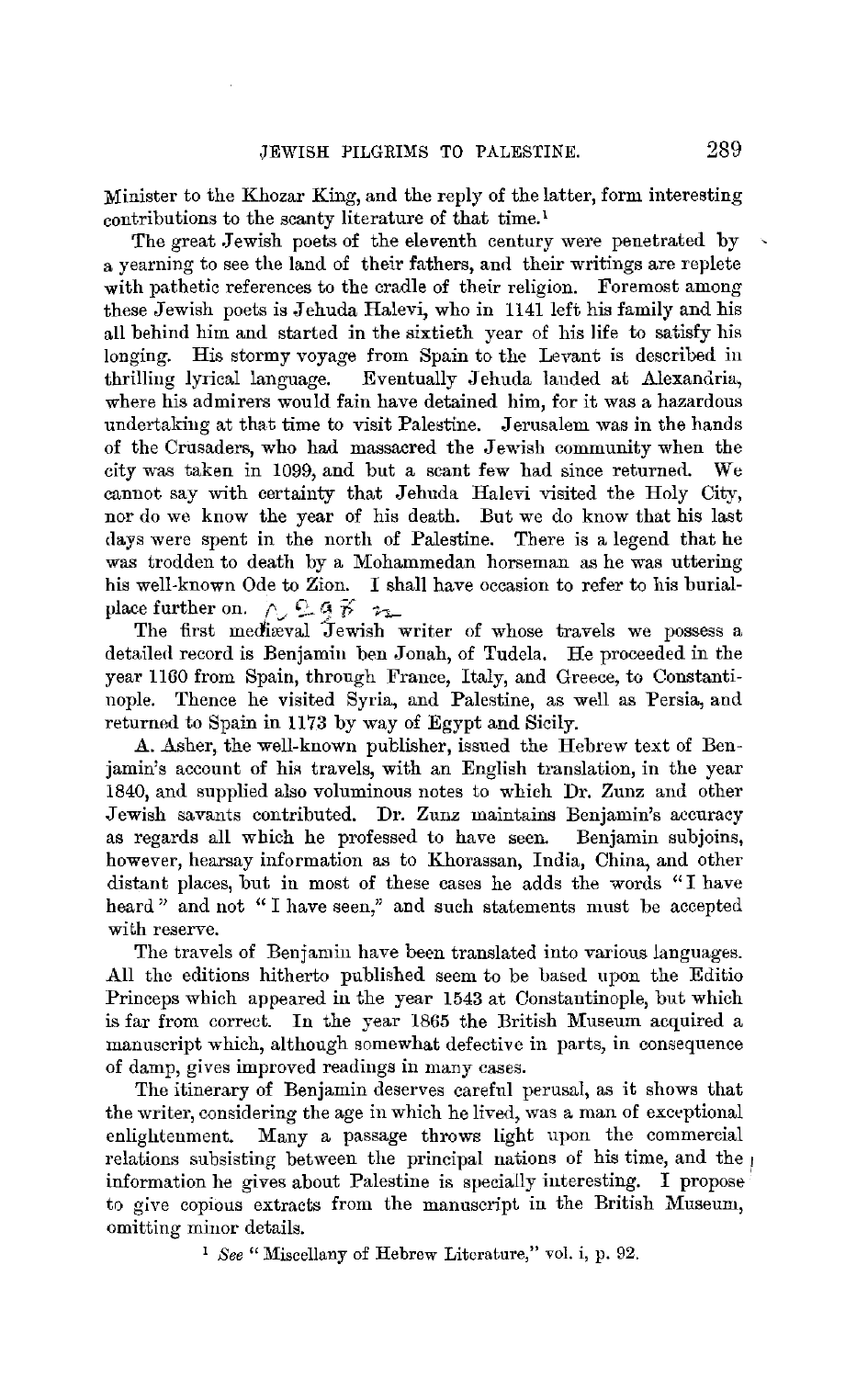The preface runs as follows : $-$ " This is a book of travels which was compiled by Rabbi Benjamin, the son of Jonah, of the country of Navarre.

"The said Rabbi Benjamin set forth from Tudela, his native city, and passed through many countries, as is related in his book. In every place where he entered he made a record of all that he saw, or was told of by trustworthy persons-matters not previously heard of in Spain. He gave an account of some of the sages and illustrious men residing in each place. He brought this book with him on his return to the country of Castile, in the year 4933 (A.D. 1173). The said Rabbi Benjamin was a wise and understanding man, learned in the written and the oral law, and wherever we have tested his statements we have found them consistent and true to fact."

The book commences as follows  $:$  " I journeyed from my native town to the city of Saragossa, and thence by the way of the River Ebro to Tortosa. From there I went a journey of two days to the ancient city of Tarragona, which was built by the giant sons of Greece. And there is not found the like thereof among any of the buildings of the country of Spain. It is situate by the sea, and is distant two days' journey from the city of Barcelona. . . . . To this city there come for the purpose of traffic merchants from every part, from the land of Greece, from Pisa and Genoa, from Sicily, and from Alexandria of Egypt, also from the land of Israel, and from Africa and all its coasts. From Barcelona it is a journey of a day-and-a-half to Gerona, which contains a small congregation of Jews. Thence it is a journey of three days to Narbonne. This city is pre-eminent for learning, and from it the law goes forth to all lands. In it there dwell great sages and illustrious men, at whose head is Rabbi Kalonymos, the son of the great prince, Rabbi Todros, who is of the seed of the house of David, as is proved by his genealogy. He holds from the lords of the city large estates, of which nobody has the power to dispossess him. . . . . Marseilles is a great city of traffickers on the sea-coast, and fro ni there men proceed in ships to the city of Genoa, which is situate on the coast, being four days' journey by sea. . . . . . Genoa is surrounded by walls, and no king governs it, but it is ruled by judges whom the people set over themselves, according to their choice. Each house has its tower, and in times of dissension the people fight with each other from the tops of these towers. They are masters of the sea, and· build ships that are styled 'galleys,' which go forth to make raids as far as Greece and Sicily, and they bring back to Genoa the spoil they have taken. They are at war with the men of Pisa, and between the two cities is a distance of two days' journey. Pisa is a very large city containing about 10,000 houses with towers, used for purposes of fighting in time of civil war. All its people are men of valour, and no king or prince rules over them, but they are governed by judges whom they appoint over themselves.  $\ldots$ . Rome is a great city, the capital of Christendom. The *200* Jews who live there are hououred and pay tribute to no one. Some of them are in the service of the Pope Alexander, who is at the head of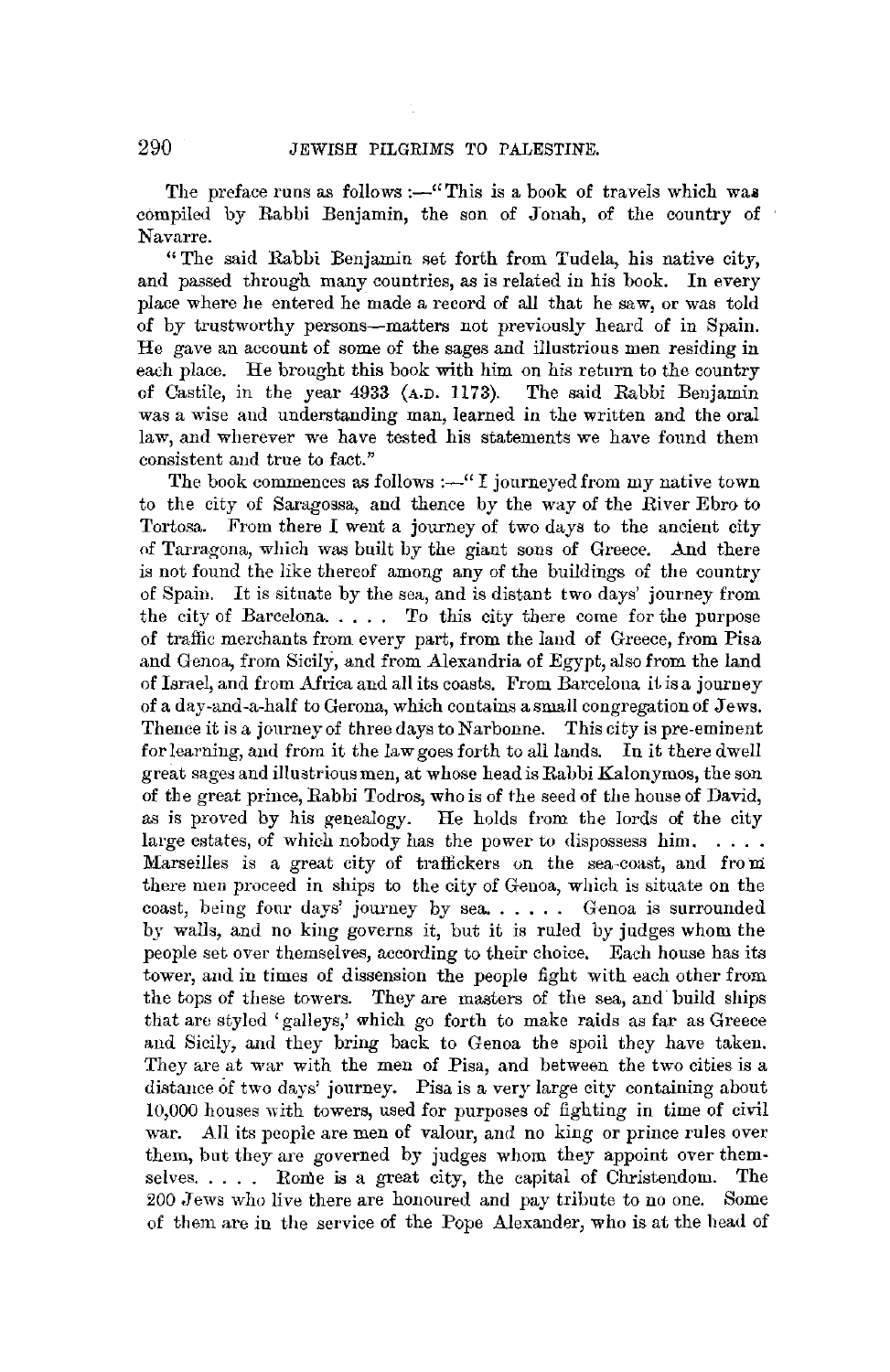the Christian Church. Rabbi Jechiel is an officer of the Pope; he is a handsome, discreet, and wise young man, and acts as steward of the Pope's household. The River Tiber divides Rome into two parts. On one side thereof is situate the great cathedral of St. Peter, and also the palace of Julius Cæsar the Great. The city contains numerous structures which are altogether different from any other buildings in the world. At San Giovanni Laterano, oue can see two brass columns from  $\ldots$ the Holy Temple, of the work of King Solomon, and on each is to be found engraved the name of Solomon, the son of David. The Jews of Rome told me that every year on the ninth day of Ab, the anniversary of the destruction of the Temple, sweat oozes from the pillars as water spilt on the ground. Moreover, there is a cave there in which Titus, the son of Vespasian, deposited the vessels of the Temple, which he brought from Jerusalem.  $\ldots$ . Sorrento was built by Zir, the son of Hadad, who fled thither through fear of King David. The sea has encroached on it, and divided it, as it were, into two parts, and to the present day one can see the submerged buildings and towers of the city. A. fountain wells forth from underground, and an oil called petroleum is collected from the surface of the water, and is nsed for medicinal purposes. There are also baths of hot water which bubbles forth from the earth. Twenty of these baths are by the sea, and anyone who is affiicted with disease bathes therein, and finds healing and relief. . . . . At Trani, by the sea-shore, the Christians assemble to embark for Jerusalem, for the harbour there is a very safe one.  $\ldots$ . The best is a flourishing town where about 2,000 Jews live. They are excellent workmen, and skilled in making garments of silk and purple. . . . . The people of Wallachia are fleet as the hart ; they descend the mountains to pillage and plunder the land of Greece. No man can stand against them, and no king can subdue them. Some say that they are of Jewish origin, and they call the Jews their brethren. Moreover, though they may despoil the Jews, yet they do not slay them as they slay the Greeks. They are subject to no law.

"Constantinople is the metropolis of the Greek Empire. This is the residence of the Emperor Manuel. Twelve princes rule the empire under him, and each has a palace in Constantinople..... The city of Constantinople is 18 miles in circumference. It is situated by two inlets of the sea, one issuing from the Russian Sea and the other from the Mediterranean, and it is a city of great bustle and traffic. Merchants come from Babylon and from the land of Shinar, the land of the Medes and Persians, the kingdom of Egypt, the land of Canaan, the kingdom of Russia, Hungary, Patzinakia, and Slavonia, Lombardy, and Spain. It is a city of great traffic, and is full of merchandise brought thither from all countries by sea and by land. There is not the like of it in any country, except the great city of the Arabs, Bagdad. The church of St. Sophia is under the authority of the patriarch of the Greeks, since the Greeks do not acknowledge the Pope of Rome. It contains as many altars as there are days in the year, and the wealth of the church exceeds that of any in the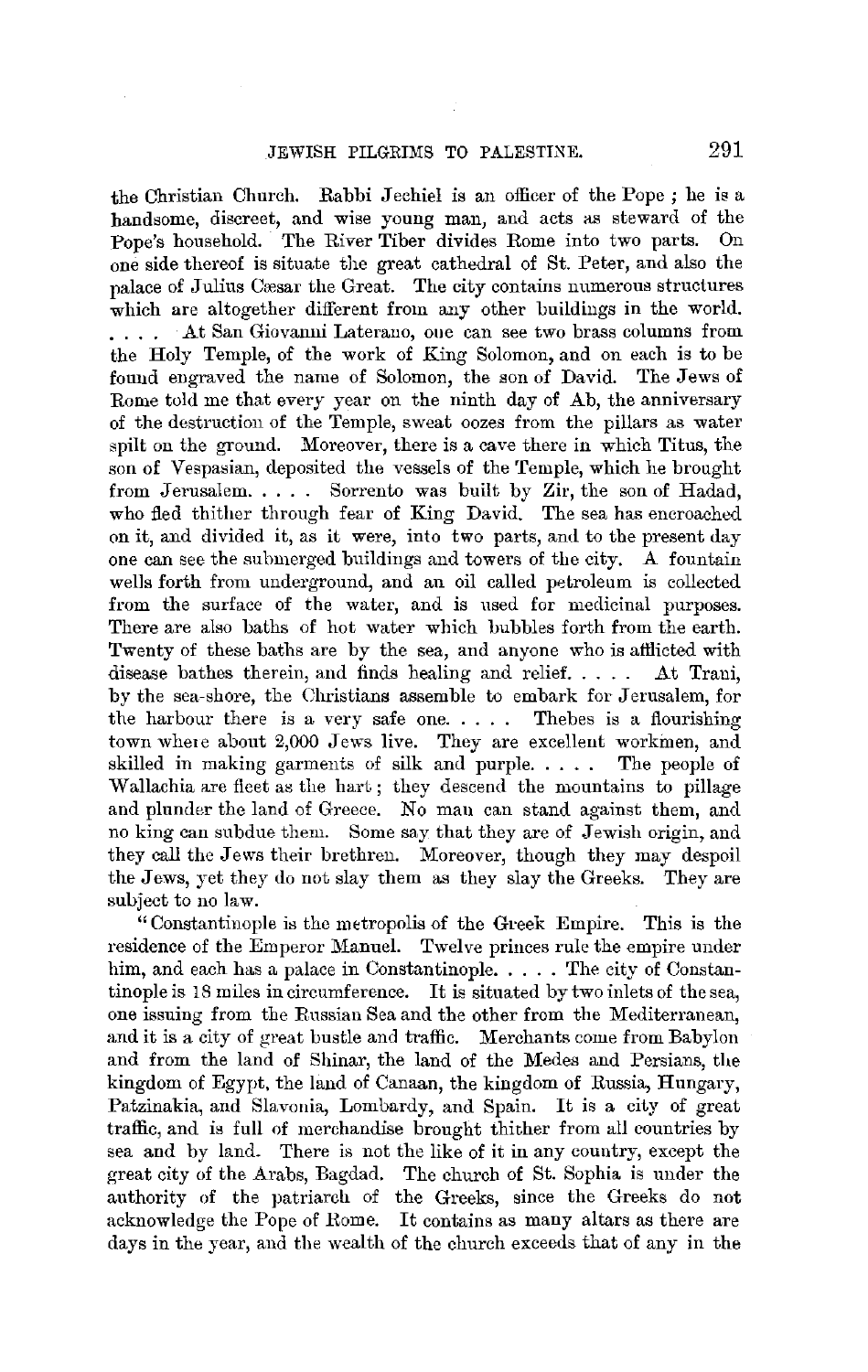world. Close to the palace is a structure called the Hippodrome, and great festivities are held there on the anniversary of the birth 0£ Jesus the Nazarene. Various feats of jugglery are performed in the presence of Cresar and his queen. Lions, bears, and other animals are brought into the place and engage in combat with one another. Such sport is not seen in any other country.... Great are the resources of the land: the annual revenue derived from letting the markets and bazaars alone amounts to 20,000 gold pieces. The men of the country are very rich, and go about dressed in garments of silk embroidered with gold, and the wise men are well versed in the books of the Greeks, and they sit each under his vine and under his fig-tree. The people are, however, effeminate, and lack the strength to ward off an enemy; accordingly they hire men from other lands (whom they call barbarians) to fight their battles with the Sultan, the ruler of the Turks...... The Greek Empire reavhes as far as Malmistras, which is Tarshish, Thence it is two days' journey to Antioch the Great, situated on the banks of the River Pur (Orontes), which<br>flows from the Lebanon and the land of Chamath. The city lies flows from the Lebanon and the land of Chamath. by a lofty mountain, which is compassed by a wall. At the top of the mount there is a well, from which a man, appointed for that purpose, directs the water, by means of *20* subterranean passages, to the houses of the great men of the city. The other part of the city is surrounded *by*  the river. It is a strongly fortified city under the sway of Prince Boemond Poitevin, surnamed le Baube, and tenJews dwell there engaged in glass-making. Thence it is a two-days' journey to Lega, which is Latakia. . . . . Two days' journey from this place brings one to Grebal, which is Baal-gad, at the foot of the Lebanon. In this district there dwells a people known as the Assassins. They do not believe in the religion of the Mohammedans, but follow one of themselves, whom they regard as their prophet, and all that he tells them to do they carry out, whether for life or for death ; they call him the Sheik-al-Hasissim, and he is known as their Elder. At his word these mountaineers go out and come in. Their principal seat is Kadmns, which is Kedemoth, in the land of Sihon. They are faithful to each other, but a source of terror to their neighbours,<br>killing even kings if told to do so. The extent of their land is eight The extent of their land is eight days' journey, and they are at war with the Christians, who are called the Franks, and with the ruler of Tripoli, which is Tarablous-el-Sham. At Tripoli in years gone by there was an earthquake which caused the death of over *20,000* people. From Tripoli it is one day's journey to the other Gebal (Byblus), which is on the border of the Children of Ammon and is now under the sway of the Genoese, the name of the governor being Gnillelmns Embriacus. Here are found the remains of a temple containing an idol, formerly worshipped by the Ammonites, made 9f stone overlaid with gold, with a female figure at each side thereof and an altar in front. From Gebal it is two days' journey to Beyrout, the Beeroth of Scripture. A day's journey thence takes one to Saida, the Sidon of old. Ten miles therefrom is a people who are at war with the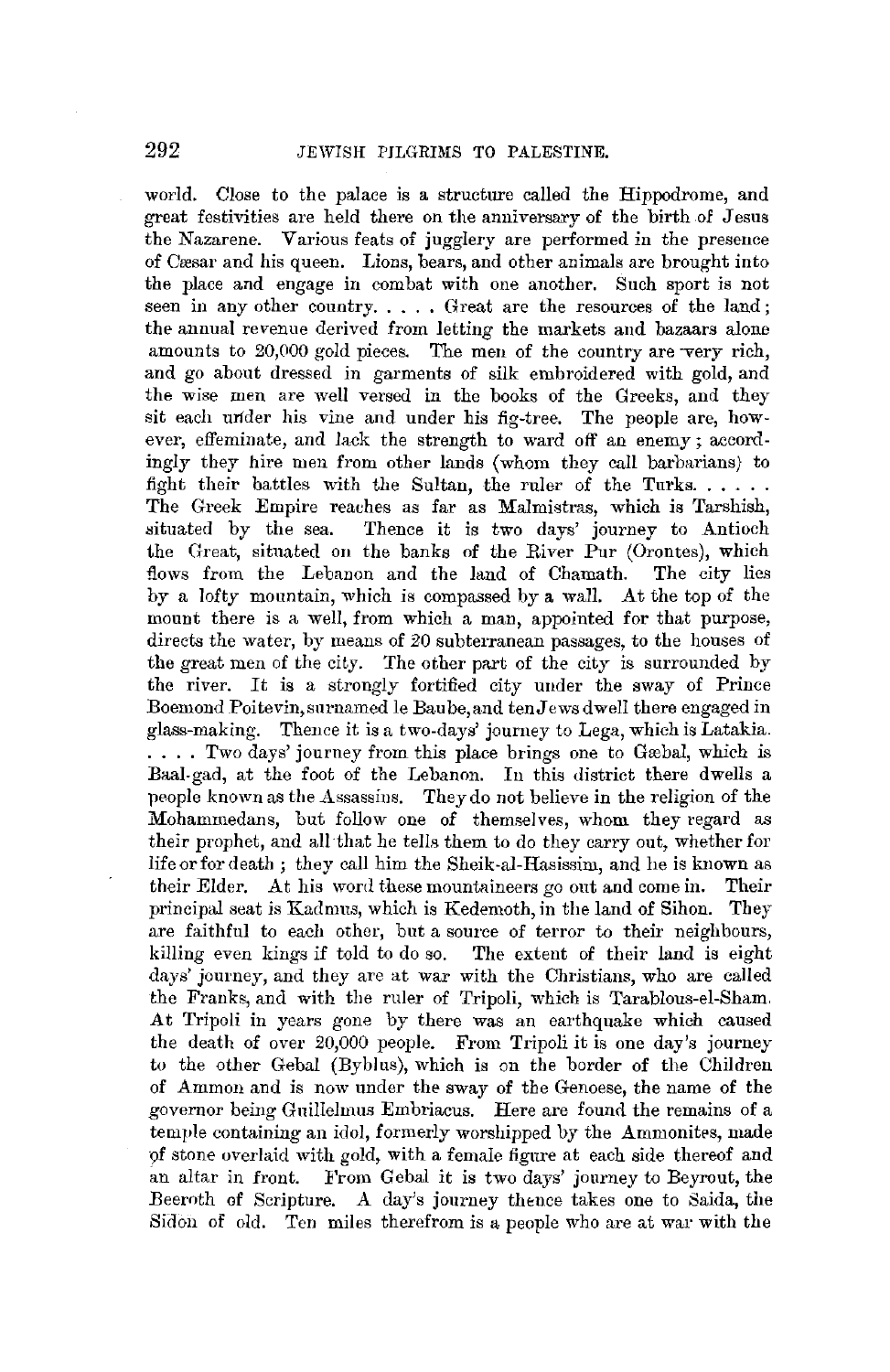men of Sidon. They are called Druses, and are pagans and of a lawless character. They inhabit the mountains and the clefts of the rocks and are steeped in vice-brothers marrying sisters and fathers their daughters. They also believe that at the time when the soul leaves the body it passes, in the case of a good man, into the body of a new-born child, and in the case of a bad man into the body of an ass or a dog. Jews dwell not in their midst, but Jew handicraftsmen and dyers come amongst them for the sake of trade, as they are fond of the Jews. The Druses are swift of foot and no one can prevail against them.

" From Sidon it is half a day's journey to Sarepta. Thence-one day's journey-to New Tyre, which is a fine city, its harbour being in the midst of the city ; at night, those that levy dues throw iron chains from tower to tower, so that neither ships nor men can issue forth. . . . . There dwell there about 500 Jews, who have ships of their own. They are the manufacturers of the Tyrian glass-ware, which is prized in all countries. In the vicinity is found the beautiful purple used for dyeing purposes, and people come from afar to obtain it. From the walls of New Tyre, at a distance of a stone's throw, one can see Old Tyre, which the sea has covered up, and if one goes forth in a ship, the old towers, markets, streets, and palaces in the bed of the sea are discernible. New Tyre is a busy commercial centre to which merchants flock from all places. One day's journey brings one to Acre, formerly Acco, which is on the borders of Asher. It is the commencement of the land of Israel proper. It is situated by the Great Sea and possesses a large harbour, which is the landing place for all the Christians who travel to Jerusalem by ship. Close to it runs the River Kedumim.<sup>1</sup> .  $\dots$  Three parasangs thence take one to Khaifa, which is Hachepher, by the borders of the sea, and on the other side is Mount Carmel, at the foot of which there are many Jewish graves. On the mountain is the cave of Elijah, where the Christians have erected a structure called St. Elias. On the top of the mountain can be recognised the overthrown altar which Elijah repaired in the days of Ahab. The site of the altar is circular, about four cubits in extent, and at the foot of the mountain the River Kishon flows. Four parasangs thence bring one to Capernaum (which is the village of Nahum), identical with Maon, the home of Nabal the Carmelite.<sup>2</sup> Six parasangs from there is Cesarea, the Gath of the Philistines, where 200 Jews and 200 Cutheans (Samaritans) dwell. It is a fair city situated by the sea, deriving its name from Cæsar. Thence it is half a day's journey to Kakon, the K'eilah of Scripture. Thence half a day's journey to St. George, which is Lud. Thence it is one day's journey to Sebaste, the

<sup>1</sup> The name Nachal Kedumim occurs in Deborah's song (Judges v, 21). The version renders it "that ancient river."

<sup>&</sup>lt;sup>2</sup> A. Asher has already remarked that Benjamin must have confounded the two Carmels and wrongly placed Maon in the north of Palestine. Both Maon and Carmel, where Nabal had his possessions, were in the territory of Judah *(ef.* Joshua xv, 55). ·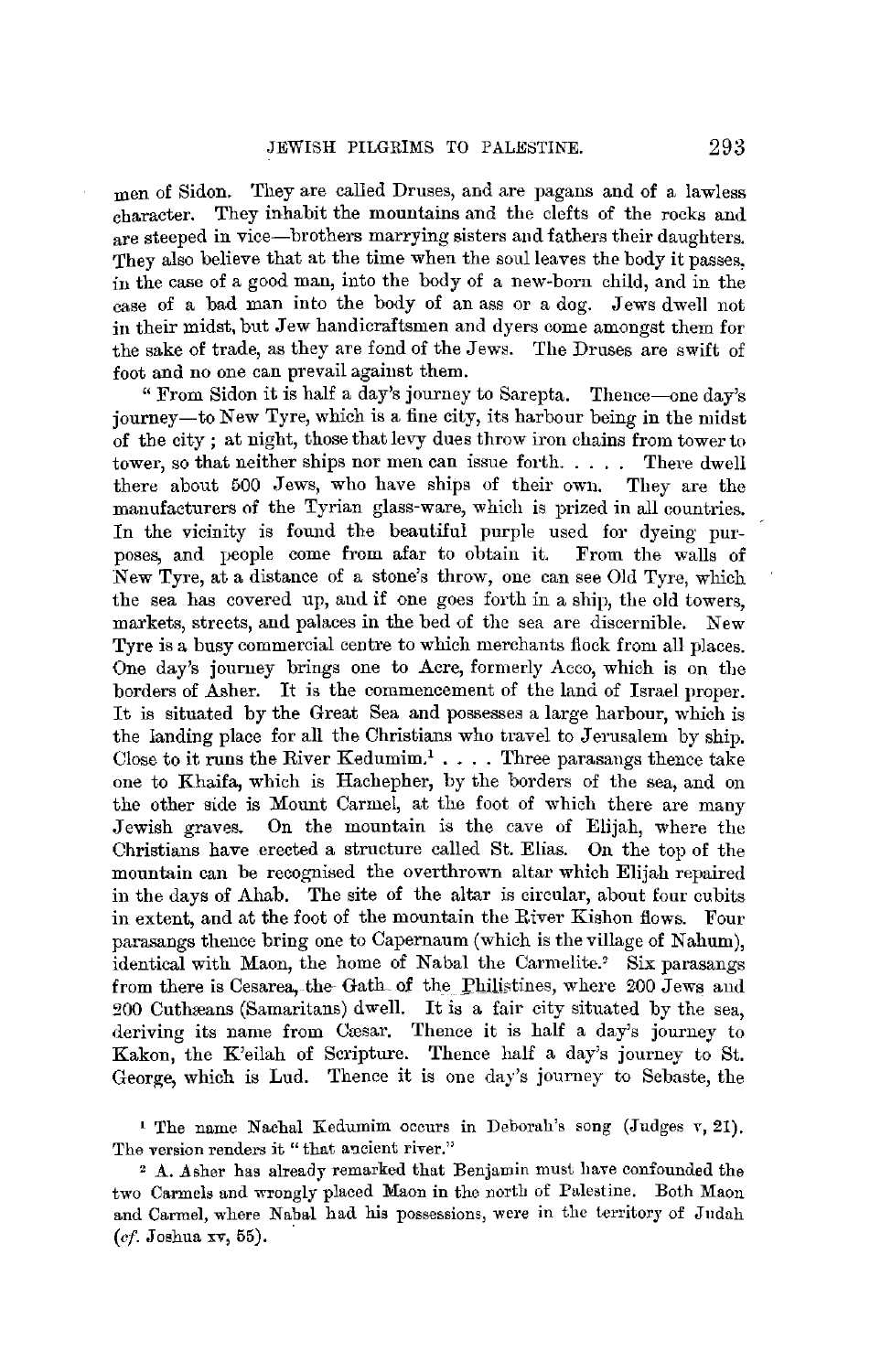Samaria of old, where the rums of the palace of Ahab, the son of Omri, can be seen. It was formerly a well fortified city by the mountain side, containing springs of water; the laud is a land of brooks of water, gardens, vineyards, and olive groves, but no Jew dwells there. Thence it is two parasangs to Nablous, which is Shechem in Mount Ephraim, where no Jews reside. It is situated in the valley between Mount Gerizim and Mount Ebal, and contains about 1,000 Cutheans, who observe the *written* law of Moses alone, and are called Samaritans. They have priests whom they style Aaronites, and the latter intermarry not with the Cuthæans, but wed amongst each other. These priests offer sacrifices and burnt offerings in their place of assembly on Mount Gerizim, according to what is written in their law-' And thou shalt set the blessing upon Mount Gerizim.' They say that this is the proper site of the Sanctuary, and there on Passover and tlie other festivals they offer up burnt offerings on the altar, which is built of the stones which Joshua and the children of Israel set up when they crossed the Jordan. They claim to be descended from the tribe of Ephraim, and in their midst is the grave of Joseph the son of Jacob, as it is written, 'And the bones of Joseph which the Children of Israel brought up from Egypt they buried in Shechem.' Their alphabet does not contain the three letters  $\sqcap$  (He),  $\Box$  (Heth), and  $\Upsilon$  ('Ain). They lack the dignity, kindliness, and humility which distinguished Abraham, Isaac, and Jacob respectively, virtues denoted by these three letters, In place of these they make use of the Aleph, by which we can tell that they are not of the seed of Israel. They guard themselves carefully against defilement caused by contact with the dead or with graves. Before going to their place of worship they divest themselves of the garments which they wear by day, bathe, and put on fresh clothes. On Mount Gerizim are fountains and gardens, but Mount Ebal is barren, and between them in the valley lies the city of Shechern. From the latter place it is a distance of four parasangs to Mount Gilboa, which the Christians call Mont Gilboa; it lies in a dry district. Thence five parasangs to  $\dots$  a village where there are no Jews.  $\dots$  Thence two parasangs to the valley of Ajalon, which Thence two parasangs to the valley of Ajalon, which the Christians call Val-de-lnna. At a distance of one parasang is Mariale-grand, which is Gibeon-the-great. From there it is three parasaugs to Jerusalem, which is a small city fortified by three walls. It is full of people whom the Arabs style Jacobites, Armenians, Greeks, Georgians, Franks-people of all tongues. It contains a dyeing-house for which the Jews pay an annual rent to the king on condition that they alone shall be allowed to engage in dyeing there, Two hundred Jews dwell in one corner of the city under the Tower of David. The lower portion of the wall of the Tower of David to the extent of about 10 cubits is part of the ancient foundation set up by our ancestors, the remaining portion having been built by the Arabs. There is no structure in the whole city stronger than the Tower of David. The city also contains two buildings, from one of which, the hospital *(hospice),* there issue forth 400 knights and therein all the sick who come thither are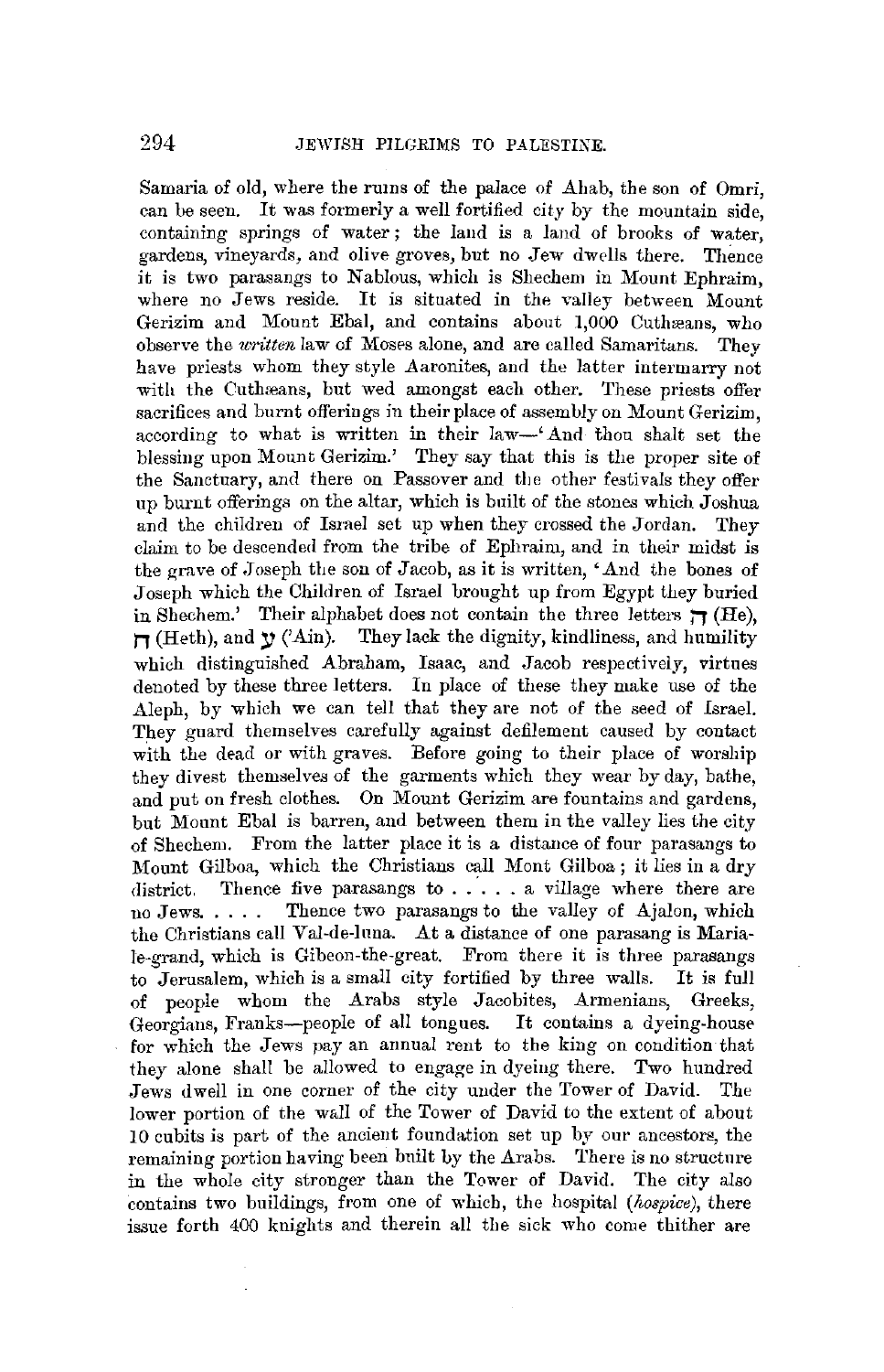lodged and cared for. The other building is called Templum Salamonis, which is the palace built by Solomon, the King of Israel. Three hundred knights issue forth therefrom every day for military exercise, besides the knights who come from the land of the Franks and other parts of Christendom, having taken upon themselves to serve there a year or two until their vow is fulfilled. In the great church called the Sepulchre is the bnrial place of Jesus, unto which the Christians make pilgrimages.

"Jerusalem has four gates, namely, the Gate of Abraham, the Gate of David, the Gate of Zion, and the Gate Gushpat which is the Gate of Jehosaphat, in front of our ancient sanctuary called Templum Domini. Upon this site Omar-ben-Al-Khataab erected a very large and magnificent cupola, into which none of the Gentiles brings any image or effigy, merely coming there to pray. In front of this place is the western wall, which is one of the walls of the Holy of Holies. This is called the Gate of Mercy, and thither come all the Jews to pray before the wall of the court. There are also in Jerusalem, in the house which belonged to Solomon, the stables built by him, forming a very substantial structure composed of large stones, the like of which is not to be seen anywhere in the land. There is also visible there up to this day the pool where the priests used to slaughter the sacrifices, and people coming thither from Judæa write their names upon the wall. The Gate of Jehosaphat leads to the valley of Jehosaphat, which is the gathering-place of nations *(cf.* Ezekiel xx, 35), the site of the pillar called Absalom's Monument and of the grave of Uzziah, the king. In the neighbourhood is also the great spring known as the Pool of Siloam, which runs into the brook of Kidron. Above the fountain is a large structure, dating from the time of our ancestors; but little water is found at the spring, and most of the people of Jerusalem drink the rain-water, which they collect in cisterns in their houses. From the valley of Jehosaphat one ascends the Mount of Olives, whence one can see the sea of Sodom, and two parasangs from the sea of Sodom is the pillar of salt into which Lot's wife was turned ; the sheep lick it continually, but afterwards it regains its original shape. The whole land of the round plain and the valley of Shittim as far as Mount Nebo are visible.

"In front of Jerusalem is Mount Zion on which there is no building except a place of worship belonging to the Christians. Fronting Jerusalem there are three sepulchres belonging to the Israelites (for in the days of old they buried their dead in caves) and upon each of these sepulchres there is a façade, but the Christians destroy them, employing the stones thereof in building their houses. Towards Zelzach is the boundary of Benjamin. Surrounding Jerusalem are high mountains.

"On Mount Zion are the graves of the House of David and of the kings that came after him. The site cannot, however, be identified, inasmuch as 15 years ago a wall of the church on Mount Zion fell in and the patriarch commanded the superintendent to restore the church, saying to him : 'Use the stones of the old wall of Zion for the building of the church'; and he did so. He hired about 20 workmen at fixed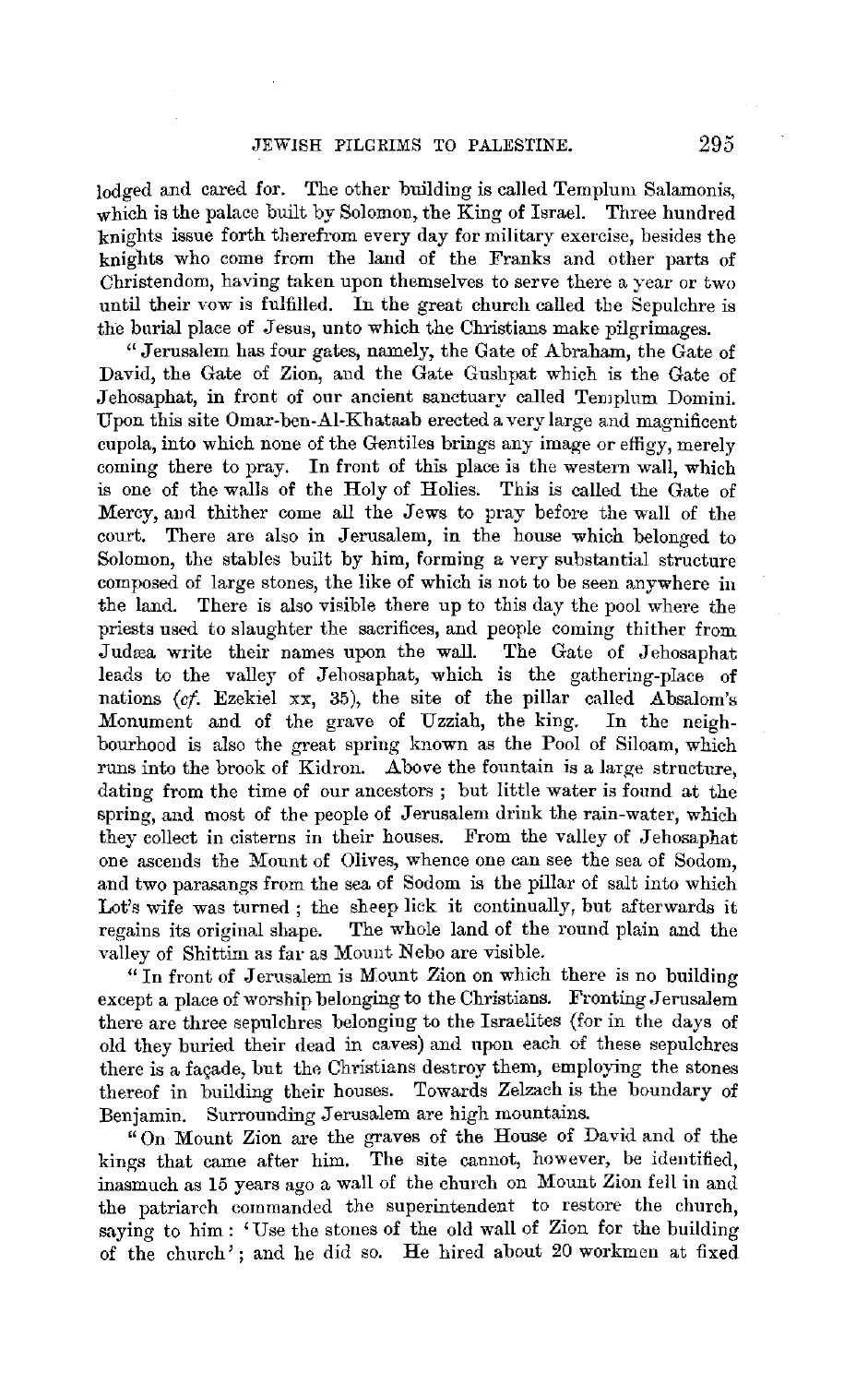wages, who brought the stones from the base of the wall of Zion. Among these men were two friends who were confederates, and on a certain day the one entertained the other ; after their meal they returned to their work, when the superintendent said to them : 'Why have you tarried ?' They answered : 'Why need you complain ! When our tarried ?' They answered: 'Why need you complain ! mates go to their meal we will do our work.' When the dinner-time arrived and their fellow-workmen had gone to their meal, they removed the stones and discovered the entrance to the cave. Thereupon one the stones and discovered the entrance to the cave. said to the other : 'Let us go in and see if any money is to be found there!' They entered the cave and found a chamber resting upon pillars of marble overlaid with silver and gold. Jn front was a chamber of gold and a sceptre and crown. This was the sepulchre of King David. On the left thereof was the sepulchre of King Solomon in like fashion. And then followed the sepulchres of all the kings that were buried there belonging to the kings of Judah. Closed coffers were also them, the contents of which no man knows. The two men essayed to enter the chamber when a fierce wind came forth from the entrance and smote them. They fell to the ground like dead men, and there they lay until evening. And there came another wind crying like a human voice: 'Arise and come forth from this place.' So the men hastily went forth in terror and they came unto the patriarch and related these facts to him. Thereupon the patriarch sent for Rabbi Abraham, the pious recluse of Constantine, who was one of the mourners of Jerusalem, and to him be related all these things according to the report of the two men who had come from the cave. Then Rabbi Abraham replied : 'These are the sepulchres of the House of David belonging to the Kings of Judah, and to-morrow let us enter the cave, I and you and these men, and find out what is to be seen there.' And on the morrow they sent for.the two men and found each of them lying upon bis bed terror-stricken. The men said : 'We will not enter there, for the Lord does not desire that any man should see the place.' Then the patriarch gave orders that the place should be closed up and hidden from the sight of man unto this day. All this was told me by the said Rabbi Abraham.

"From Jerusalem two parasangs bring one to Bethlehem, and close thereto is the pillar of Rachel's grave at the parting of the way. The pillar is made up of eleven stones corresponding with the number of the sons of Jacob. Upon it is a cupola resting on four pillars, and all the Jews that pass by carve their names upon the pillar. At Bethlehem there are two Jew dyers. It is a land of brooks of water, and contains wells and fountains. At a distance of six parasangs from Bethlehem is ,Hebron\_ The Hebron of old is in ruins, and in the valley is the cave of  $\begin{array}{l} \text{Meol} \ \text{the} \ A \ \text{and} \ \text{of} \ \ A \end{array}$ Machpelah, where there is a great church called St. Abraham. Whilst the Arabs held the place the Jews had on this spot a house of worship, d the Gentiles made there six graves, respectively called those pf Abraham and Sarah, Isaac and Rebekah, Jacob and Leah, and they tell the Christians that these are the graves of the patriarchs, whereupon :they receive offerings of money. But when a Jew comes there who gives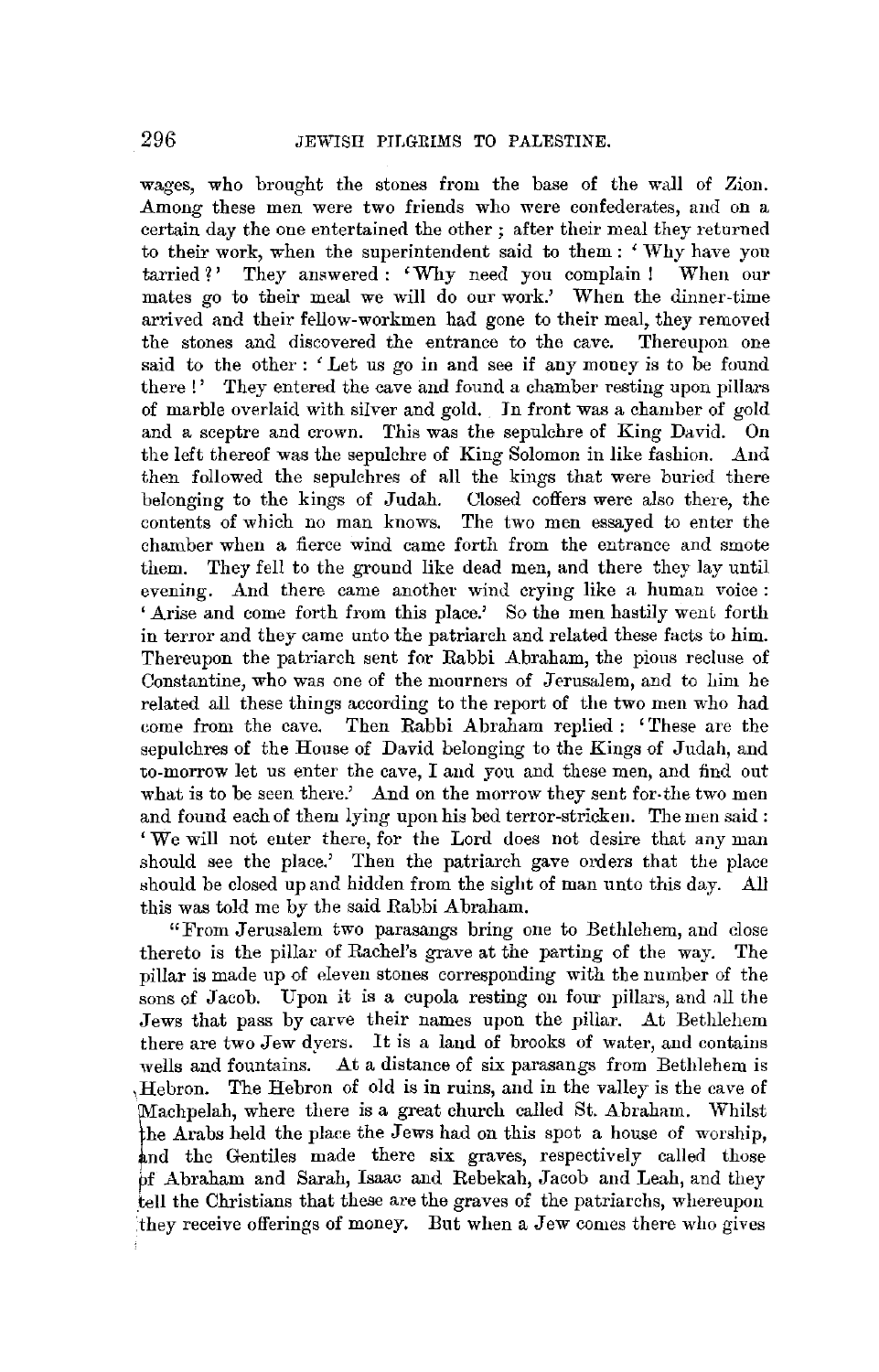$_{1}$  argesse, the keeper of the cave opens unto him a gate of iron which was made in the days of our ancestors, and then he is able to descend below by means of steps, holding a lighted candle in his hand. He then reaches a cave in which nothing is to be found, and a cave beyond which is also empty; but in a third cave the visitor comes upon the veritable six graves of Abraham, Isaac, Jacob, Sarah, Rebekah, and Leah, one facing the other. They bear au inscription as follows : 'This is the grave of Abraham,' 'This is the grave of Isaac,' &c. A lamp burns in the cave over the graves day and night, and one finds there casks full of the bones of Israelites, as the members of the house of Israel were wont to bring the bones of their fathers thither and they deposited them there to this day.

"Outside the field of Machpelah is the house of Abraham, and there is a well in front of the house, but out of reverence for the patriarch Abraham no one is allowed to build in the neighbourhood.

"From Hebron, at a distance of five parasangs, is Beit Jibrin, which is Mareshah, where there are but three Jews; proceeding three parasangs beyond, you reach St. Samuel of Shiloh. This is the Shiloh which is two parasangs from Jerusalem.

"When the Christians captured Ramleh, the Ramah of old, from the Arabs, they found there the grave of Samuel the Ramathite close to a Jewish synagogue. The Christians took the remains, conveyed them unto Shiloh, and erected over them a large church, which they call St. Samuel of Shiloh unto this day. At a distance of three parasangs you reach Maroumrih-la-petita, which is the Hill of Saul, and is identical with the Gibeah of Benjamin. Three parasangs beyond you come to Beth-nubi, which is Nob, the city of the priests, and halfway are the two crags, the name of the one being Bozez and the name of the other Seneh. **Two**  Jew dyers dwell at Nob.

"Three parasangs beyond you reach Rams, which is Ramah, containing remains of walls from the days of our fathers, as is found written on the stones. Three hundred Jews dwell here. It was formerly a large city, and has a large Jewish cemetery, situate at a distance of two miles from the town. At a distance of five parasangs is Joppa, the Jaffa of old, situated by the sea, where one Jew dyer lives. Five parasangs' journey takes one to Ibelin, which is Jabneh, formerly the seat of the Jewish Academy, but no Jews dwell there now. Thus far extends the territory of Ephraim.

"Five parasangs beyond is the site of Palmid, which is Ashdod of the Philistines, and which lies in ruins. *No* Jews dwell here. Two parasangs further bring one to Ascalon. This is the New Ascalon, which Ezra, the priest, built. It is on the sea shore, and was first called B'neberak ; it is situated at a distance of four parasangs from ancient Ascalon, which is now in ruins. New Ascalon is a large and fine city, whither people come for traffic from all places, as it is not far from the frontier of Egypt. Two hundred Rabbanite Jews dwell there, also 40 Karaites together with Cuthæans (Samaritans) to the number of three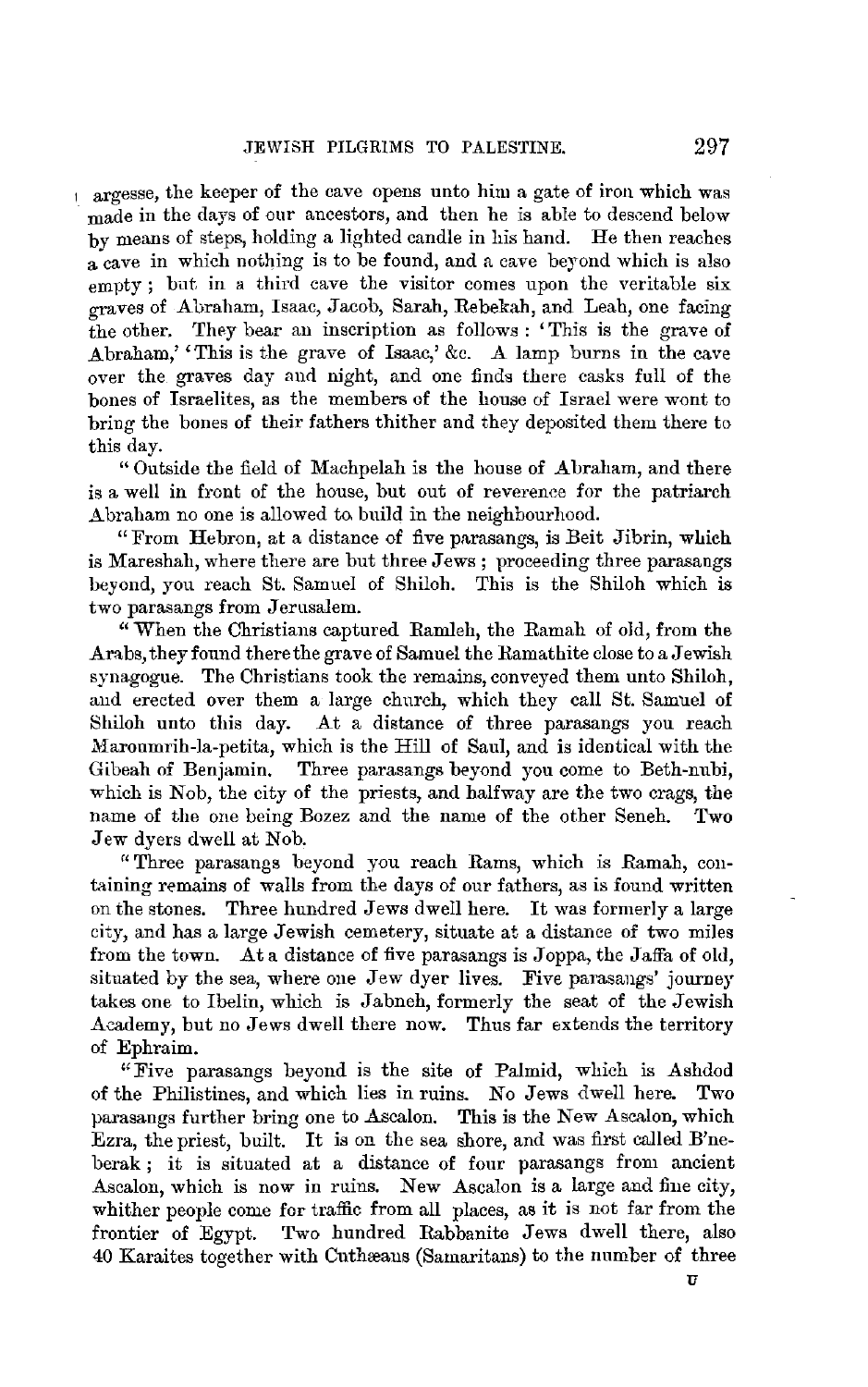hundred. In the midst of the city there is a well which they call Bir-Ibrahim, and which was dug in the days of the Philistines.

"A day's journey brings you to St. George, which is Lud. From there it is a journey of a day and a half to Zerin, which is Jezreel, where there is a large well. One Jew, a dyer, dwells there. Three parasangs further take yon to Sefuriyeh, which is Sepphoris, the burial-place of Rabbenu Hakodesh (R. Jehuda Ha-nasi), of Rabban Gamaliel, of Rabbi Chija (who came up from Babylon), and of Jonah, the son of  $\Lambda$ mittai. These are buried on the mount. Numerous graves of other Israelites are also found there. Five parasangs further bring you to Tiberias, situated on that part of the Jordan which is called the Sea Kinuereth. Here the Jordan flows into a valley enclosed by two mountains, which it fills, forming Lake Kinnereth-which is really the river, great and wide like the sea. The Jordan, after flowing between the two mountains, pours down into the land of the Round Plain unto a place called the Slopes of Pisgah, whence it falls into the Sea of Sodom, called the Salt Sea. And at Tiberias there are about 50 Jews..... and here are the hot waters bubbling up from beneath the earth, which they call the Hot Springs of Tiberias. Close by is the Synagogue of Caleb, the son of Jephunneh, with the graves of Israelites, including that of Rabbi Jochanan-ben-Zacchai and Rabbi Jehuda Halevi.<sup>1</sup> All these are in Lower Galilee.

"Two days' journey brings one to Teimin, which is Tiunatha, where Simon the Just and many other Israelites are buried. Three parasangs further to Merun, which is Meiron. In a cave in the neighbourhood are the graves of Hillel and Shammai, also 20 graves of their disciples, and the graves of Rabbi Benjamin-bar-Jepheth, and of Rabbi Jehudaben-Bethera. Two parasangs further you come to Alma, with 50 Jewish inhabitants, and a large Jewish cemetery. Here are buried R. Eleazerben-Arach, R. Eleazer-ben-Azariah, R. Chouni Hamaagal, R. Simeonben-Gamaliel, and R. Jose, the Galilean. It is half a day's journey to Kadesh, of Naphtali, on the banks of the Jordan, where the tomb of Barak, the son of Abinoam, is to be found. No Jews dwell there.

"Thence it is a day's journey to Banias, which is Dan, where there is a cavern, whence the Jordan issues, flowing for a distance of 3 miles. The Arnon, coming from the borders of Moab, falls into it. In front of the cavern may be discerned the site of the altar associated with the graven image of Micah, which the Children of Dan worshipped in ancient days. This is also the site of the altar of Jeroboam, where the golden calf was set up. Thus far reaches the boundary of the land of Israel, at the side of the Western Sea.

<sup>1</sup> The published text reads "Rabbi Jonathan-hen-levi." The British Museum manuscript has the words "Rabbi Jehuda Halevi." Under this name the great Jewish poet is referred to. This passage fully settles the question as to Jehuda Halevi being buried in the Holy Land. The burial must have taken place within 20 years of the date of Benjamin's visit.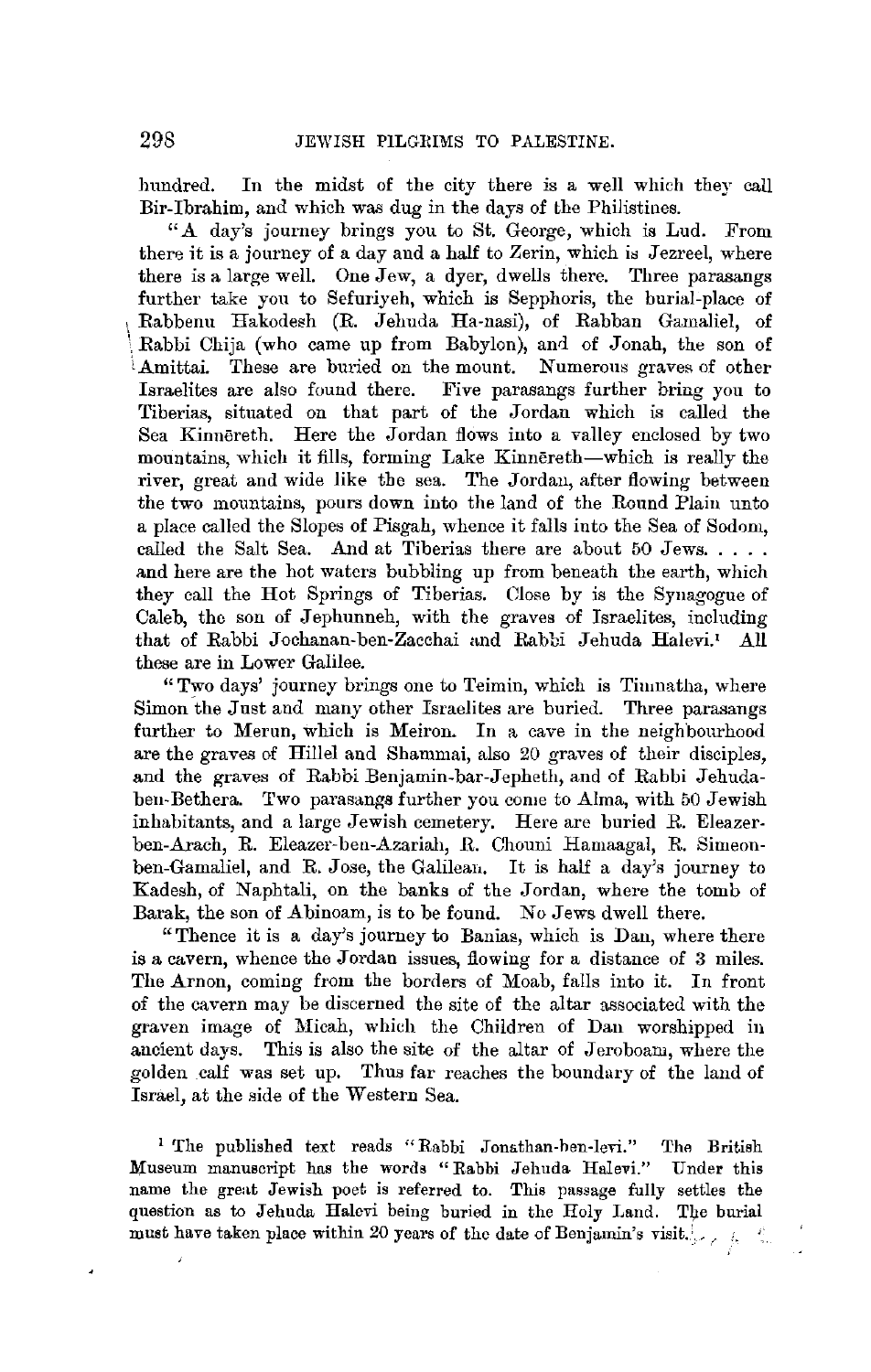"Two days' journey brings one to Damascus, the great city, which is the extremity of the dominion of Nor-al-din, the King of the Togarmim, called Turks. It is a fair city of large extent surrounded by walls, with many gardens· and parks, extending over 15 miles, and no more fruitful district can be, seen in all the land. From Mount Hermon descend the rivers Amana and Pharpar, for the city is situated at the foot of Mount Hermon. The River Amana flows through the city, and by means of aqueducts the water is conveyed to the houses of the wealthier inhabitants, and into the streets and market places. The Pharpar flows through their gardens and parks. . . . .

"Baal-bee, which is on an incline of the Lebanon range, is the Baalath, which Solomon built for Pharaoh's daughter. The palaces are formed of huge stones each 20 spans in length and 12 in breadth, and there are no interstices between the stones, and it is said that no one but Asmodeus could have put such a building together. At Tadmor, in the wilderness, which Solomon built, are likewise found buildings composed of enormous stones."

Benjamin then gives a circumstantial account of various places in Babylon, and he dwells more especially upon the beauties of the city of Bagdad, bestowing high praise upon the Caliph Emir-al-Mumenin al •Abassi, and giving a full description of the public appearance of the Caliph during Ramadan. He then proceeds to describe the status of the Jewish community at Bagdad, and enlarges upon the great respect shown to Daniel, the chief of the captivity, who traced his descent back to David. When paying a visit to the Caliph, this Jewish prince is the only one allowed to sit by the side of the Caliph, in obedience to the injunction of Mohammed, who wished full effect to be given to the Scriptural passage, "And the sceptre shall not depart from Judah."

In the neighbourhood of Babylon, Benjamin states, are to be seen the remains of a palace of Nebuchadnezzar, but people are afraid to go there on account of the multitude of serpents and scorpions. A synagogue, stated to have been built by Daniel, was still used in Benjamin's time as a place for prayer ; as was also the synagogue of Ezekiel, the prophet, near the River Euphrates. The tomb of the latter and the tombs of other Jewish notabilities, to which the Jews made periodical visits, were duly pointed out to the traveller.

Benjamin next gives an account of what happened to the coffin of Daniel, near Shushan. The inhabitants of the two sides of the river could not agree as to who shonld have charge of the remains of the prophet. In the end it was agreed that they should each have charge of the coffin alternately for a year. The ruler of Persia—Sanjar—thought this derogatory, and it was therefore arranged that the coffin should be suspended over the centre of the river. Rabbi Petachia, who visited the spot a few years after Rabbi Benjamin, gives a similar account, and remarks that the coffin, which was made of burnished copper, looked in the distance lustrous like glass.